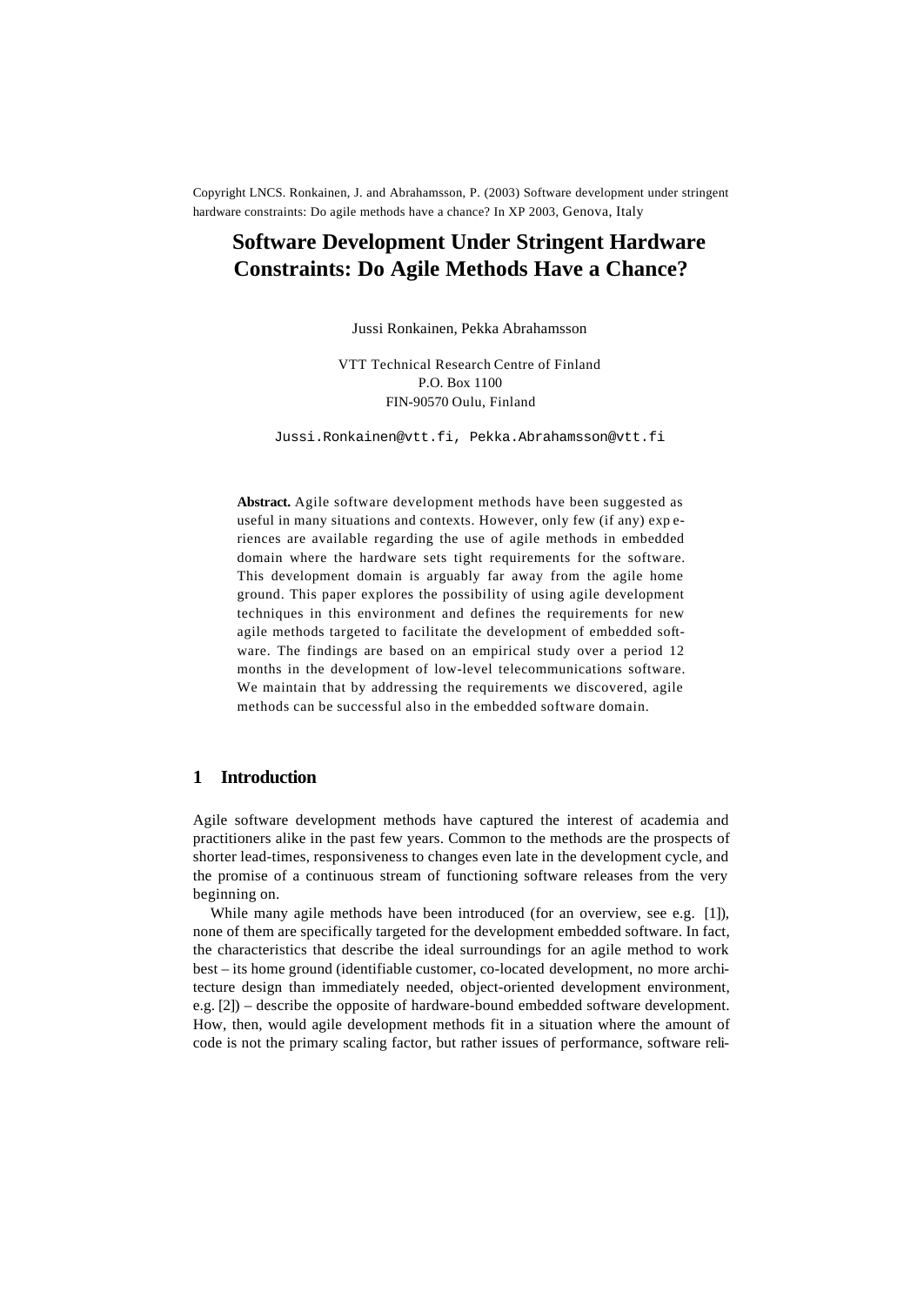ability and constantly changing hardware requirements? This is especially the case when developing embedded systems in the telecommunications sector.

To date, there is a limited amount of literature or experiences available regarding the use of agile software development principles and methods in the domain of embedded software development. Yet, the electronics industry is the fastest growing industry sector in Europe.

Grenning [3] proposed using Extreme Programming [4] in the development of embedded software, but in the development he described the hardware was not a major player in the product development until late in the project. In the environment we studied, however, the hardware is available already at an early stage of a project, causing much change into the software development.

We base our work on an empirical study performed in a tightly hardware-bound environment where the aim was to improve the existing processes. The details of the study can be found in [5]. Drawing from this experience we analyze the prospects of using state-of-the-art agile methods in developing embedded software under tight hardware constraints. On this basis, we finally define the requirements for new agile methods targeted fit for this domain of software development.

The paper is composed as follows. In the next section, four essential characteristics of embedded systems development are identified and analyzed from the agile software development viewpoint. Based on this analysis, then, the requirements for increasing the level of agility in the embedded systems domain are identified.

# **2 Embedded Software Development: Characteristics Effecting Agility**

Embedded software can be found in a wide variety of applications. The environment, requirements and constraints for different types of software in a single system vary. We focus on the problems in writing software that directly accesses hardware.

Our specific interest is in digital signal processing applications, which is a very common problem domain in the telecommunication industry sector. Data processing in such systems typically uses digital signal processors (DSPs) and application-specific integrated circuits (ASICs). They are used in performing computationally intensive signal processing tasks. DSP software allows flexibility in implementation and makes it possible to update the system through new software releases. The most intensive mathematical tasks are implemented in the ASICs.

The development of embedded systems is characterized by the need to develop software and hardware simultaneously [6]. This concurrent work is known as codesign. In our case, this means that the DSP software and ASICs are concurrently under development. The simultaneous development means that overall system functionality is constantly balanced between hardware and software implementation. This software is called "hardware-related". The concept of co-design in such a case is illustrated in Figure 1.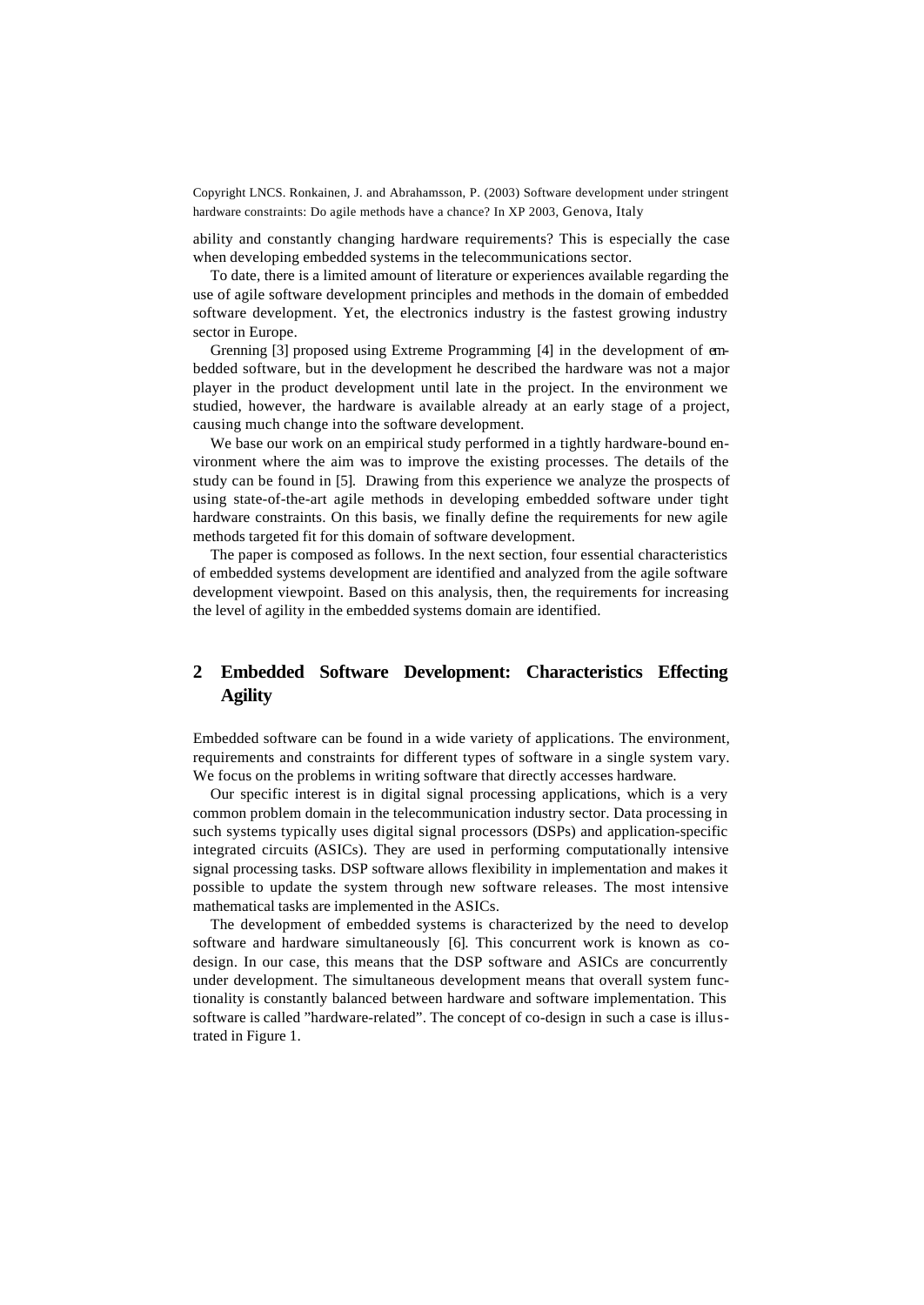The dynamics of co-design  $-$  i.e. the way it effects the concurrent software development processes, has to be understood in order to enable the use of agile software development methods.



**Fig. 1.** Co-design timeline example **[5]**

#### **2.1 Meeting the Hard Real-Time Requirements Is the Number One Priority**

The environment in which the software runs imposes several strict requirements for the software. Some of the most essential requirements concern performance. Embedded systems often have to perform tasks within a time slot defined by e.g., a telecommunication standard. If failing to comply to the timing and performance requirements results in a risk to further system operation or in other considerable, non-correctable errors, the real-time requirements are said to be hard [7]. In hardware-related software development, the hard real-time requirements are visible most concretely in the constant need to verify the proper co-operation of DSP software and the ASIC hardware the software drives. This causes that hardware simulators are an essential tool during DSP software development.

The use of hardware simulation also makes it possible to make the final split between hardware and software functionality at a fairly late stage during development. From a software development viewpoint this means that the requirements for hardware-related software cannot be frozen before development work begins. Other notable technological constraints that cause changes during development are those of memory and power consumption. Therefore, the development method, by necessity, has to have some kind of mechanism to cope with changes in requirements during development.

A considerable deal of architecture development is practically mandatory in composing the functionality for the system. Some of the architecture emerges through experience gained during development, but preliminary architecture design cannot be avoided. Most agile methods do not encourage this. Furthermore, software design in embedded systems is largely driven by current and expected performance issues, rather than constantly added new functionality. Therefore, the concept of using "the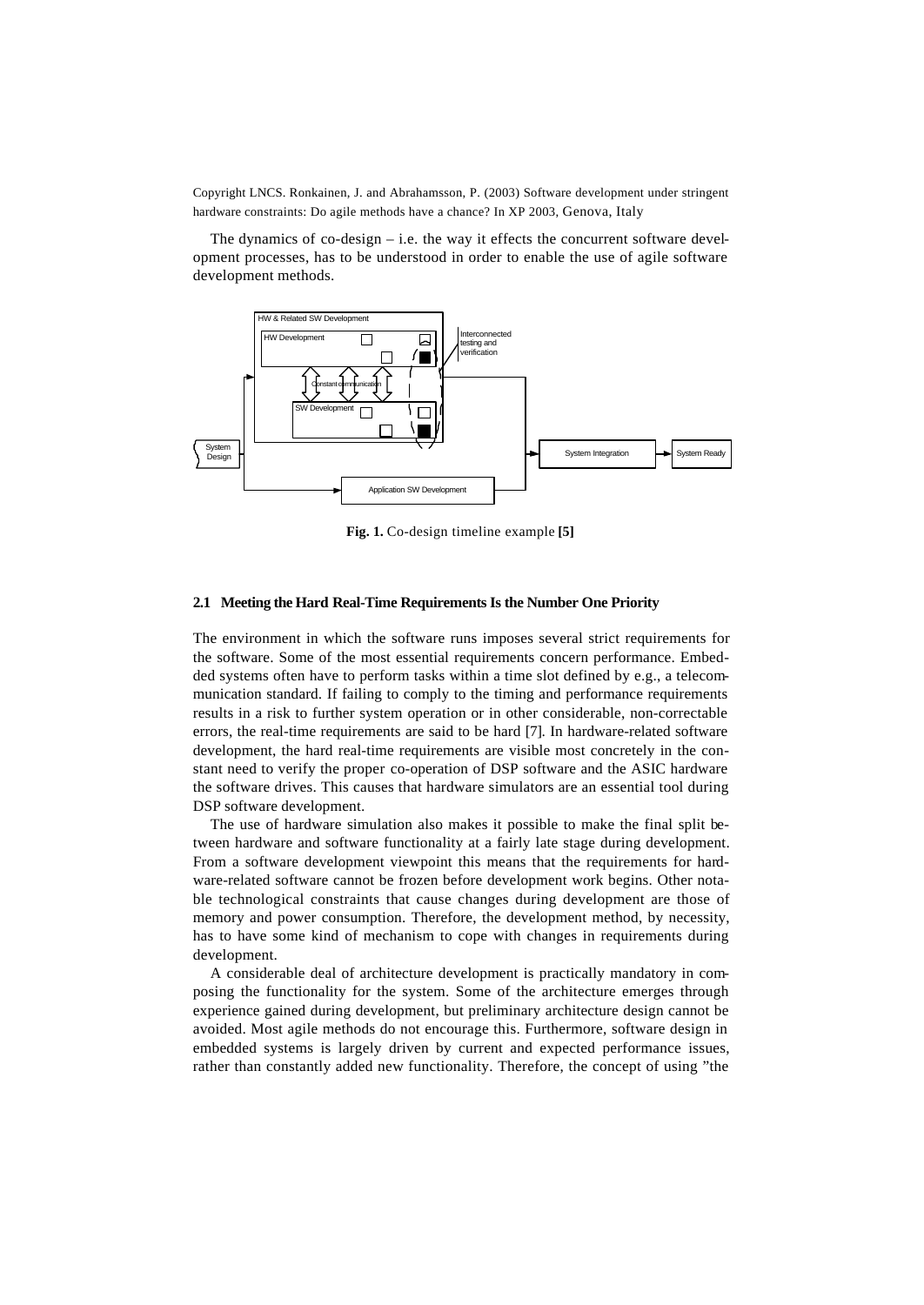simplest solution that could possibly work" (stated, e.g., as the "YAGNI" principle in XP [4]) must be stretched somewhat.

Another key issue is refactoring. This practice of customary rearrangement and clean-up of code in order to simplify it or to make it more understandable is an everyday practice in, for example, Extreme Programming. Refactoring high-speed hardwarerelated code is, however, hazardous. The interactions between the software and the hardware are very sensitive to changes in timing. Changes in code – even if the code logically remains the same – may cause slight changes in timing or other behavior, which turns into bugs that are very difficult to detect. The negative effects of refactoring can be alleviated through pervasive use of software configuration management and relentless testing, but the latter has its own problems, as will be shown later.

#### **2.2 Experimenting Is a Part of the Development**

The way the technological constraints (performance, power and memory consumption, etc.) effect code is impossible to tell exactly without hands-on experience. Therefore, the more complex the software-hardware interactions, the more the developers will experiment. This is not quite unlike the use of spike solutions in XP or prototyping in general. The difference in hardware-related software development is that the amount of code that is generated through experimenting is very significant, and much of it will evolve into actual production software.

As the development progresses, the code is required by more and more stakeholders (other software teams, hardware teams, production teams), and the effects of changes in hardware or related software ripple substantially farther than within the work of the corresponding teams. Therefore, the rigidity of software development practices has to steadily increase from what is needed in the initial, turbulent environment where changes have limited impact, to the final stages where the slightest changes have to be carefully analyzed and accepted among several stakeholders. This kind of on-the-fly adjustment of the practices is not adequately supported by current agile methods.

#### **2.3 High Level Designs and Executable Documentation Are Not Sufficient**

The information transferred between the teams implementing the system is typically very specific as regards timing, bit patterns, etc. Furthermore, embedded system development requires a wide range of expertise, which means that distributed development is a necessity. While individual teams may still reside on a shared location, the mix of different technologies involved requires communication across different teams, which means that face-to-face communication only is not enough. Also, synchronizing the teams' work requires a certain amount of up-front design documentation.

The inability to avoid up-front documentation is an obvious challenge to fullyfledged use of agile methods. The problem of keeping the documentation up to date remains, however. Therefore, the challenge for agile methods is to provide more sophisticated methods for recognizing the required amount of documentation at a given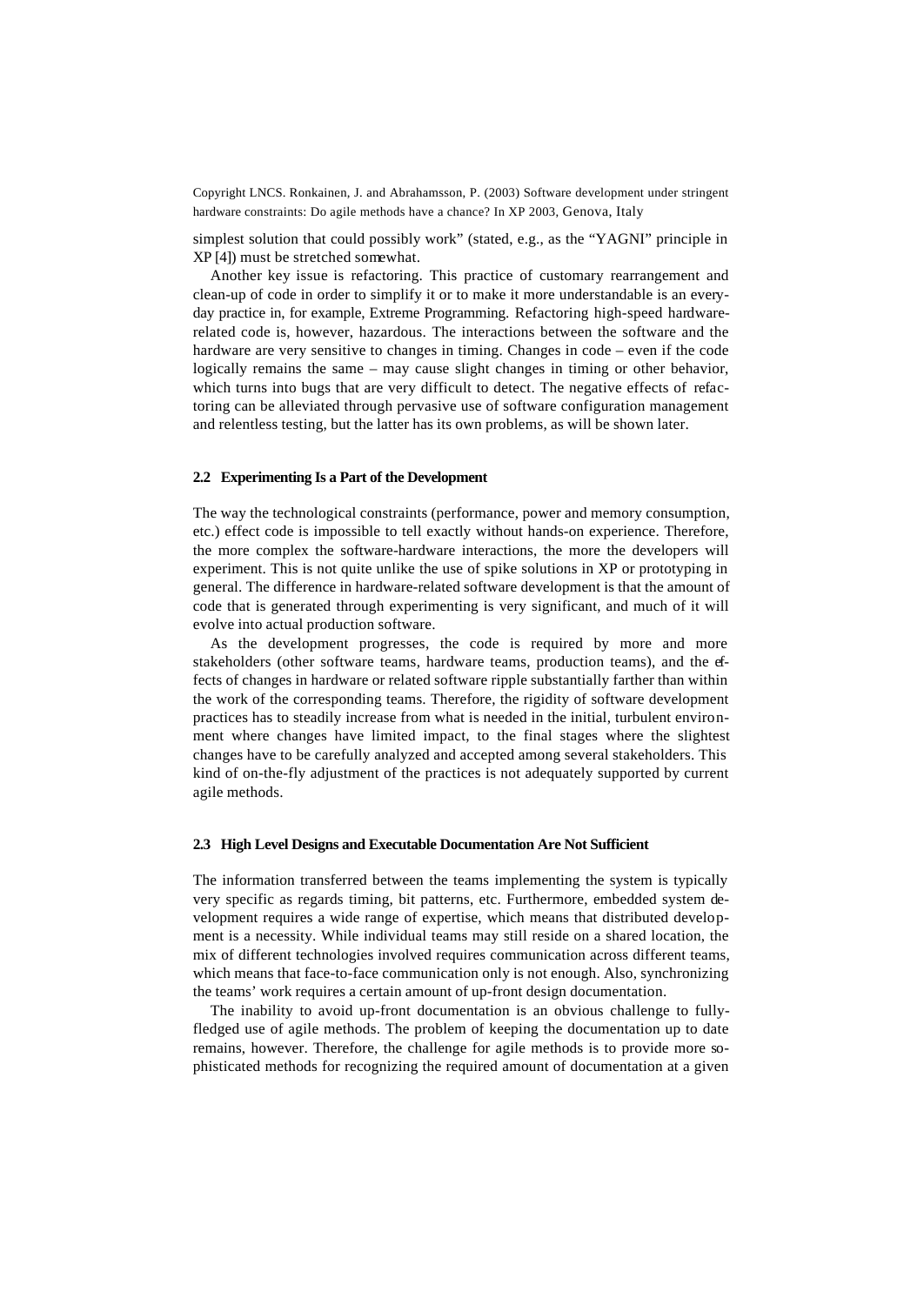time. Due to the involvement of stakeholders of different technologies, executable documentation has its limits in the development of embedded software.

#### **2.4 The development is test driven by nature**

The most predominant activity in developing complex embedded systems is testing. The requirements for embedded system reliability and device autonomy are generally strict [8]. In addition to the normal software tests (unit, integration, acceptance), many tests focus on the functionality of the hardware the software drives.

Some testing concepts promoted by agile approaches (the use of regression tests, for example) are already in place in hardware-related software development. Some of the core ideas (write tests first, run every unit test at least daily) are problematic, however. The test environment is usually different from the development environment, and memory or performance constraints often prevent installing and running all of the test code in the testing environment at the same time. Further still, daily testing may not be possible due to the sharing of the hardware simulation resources with hardware teams.

Despite the problems, the agile approach to testing offers promising ideas that are worth investigating in the realm of hardware-related software development. Specific solutions are required, however, for mitigating the problems of scaling the test software to different situations.

# **3 Requirements for Agile Methods in Embedded Systems Development**

The identification of the characteristics of embedded system development shows that the problems faced in the turbulent software-hardware boundary are largely those the agile methods are intended to solve. In particular, constant change in requirements and the need to experiment already necessitate the use of an iterative and incremental development process. Testing is also vital in embedded software development, yet another highly encouraged practice in agile development methods. Finally, efficient and timely communication between hardware and software developers is paramount.

Table 1, based on the discussion above, puts forward four basic problems areas, their descriptions and the embedded domain specific requirements for the new agile software development methods.

|  |  | <b>Table 1.</b> Specific problems and requirements |
|--|--|----------------------------------------------------|
|--|--|----------------------------------------------------|

| Problem      | Problem description                        | Embedded domain require-                                                  |
|--------------|--------------------------------------------|---------------------------------------------------------------------------|
| area         |                                            | ments                                                                     |
|              |                                            | Hard real-time The role of architecture is New agile methods should place |
| requirements |                                            | important, up-front design   more emphasis on the software                |
|              | and architecture work cannot architecture, | techniques<br>are                                                         |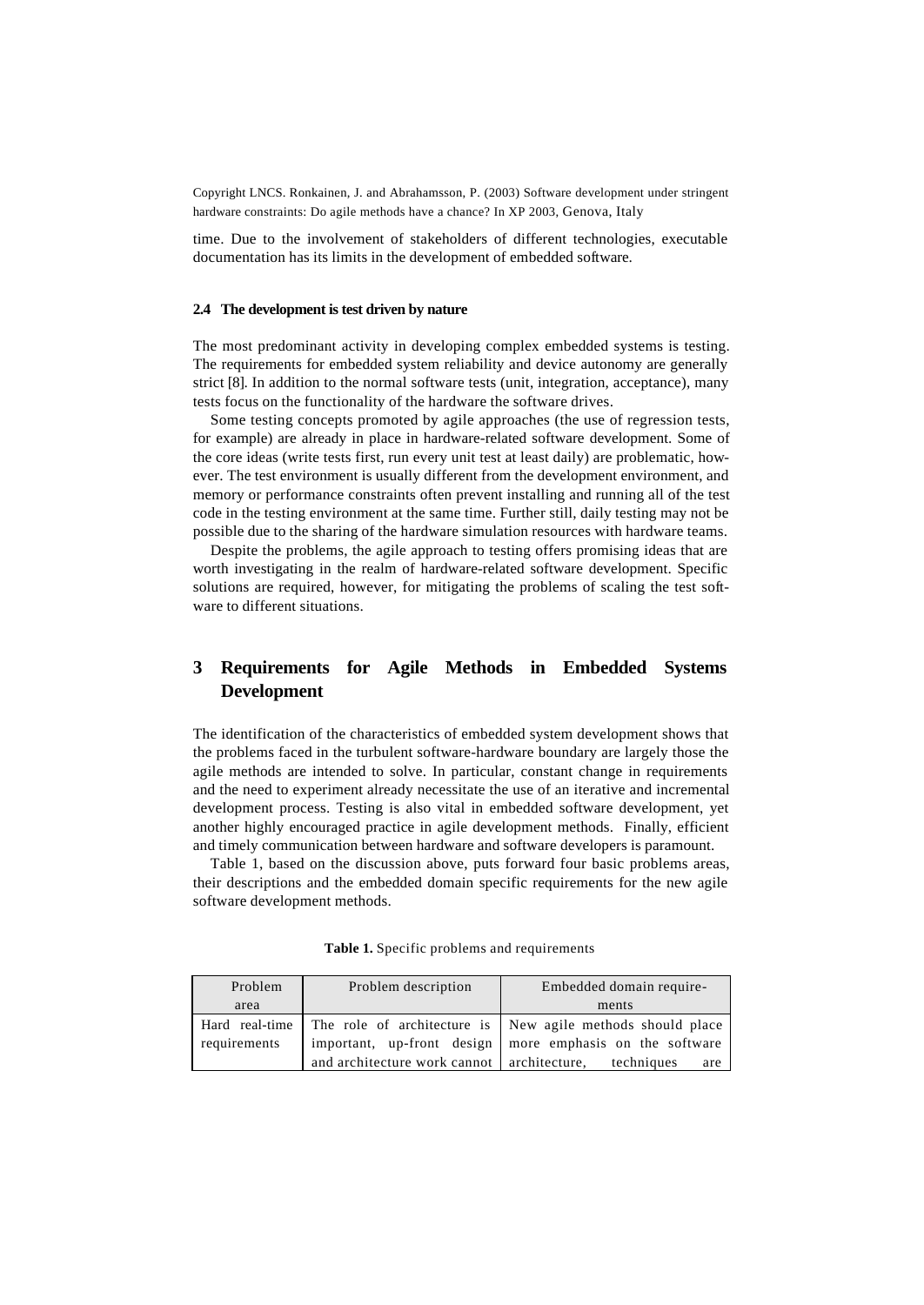| Problem                    | Problem description                                                                                                                                                                                                                                                             | Embedded domain require-                                                                                                                                                                                                                         |
|----------------------------|---------------------------------------------------------------------------------------------------------------------------------------------------------------------------------------------------------------------------------------------------------------------------------|--------------------------------------------------------------------------------------------------------------------------------------------------------------------------------------------------------------------------------------------------|
| area                       |                                                                                                                                                                                                                                                                                 | ments                                                                                                                                                                                                                                            |
|                            | be avoided.<br>Extensive refactoring poten-<br>tially hazardous and thus not<br>always feasible.                                                                                                                                                                                | needed for determining the extent<br>of specification and documenta-<br>tion needs.<br>Refactoring should be integrated<br>with a workable<br>configuration<br>management system that includes<br>relevant hardware versions. Sys-               |
|                            |                                                                                                                                                                                                                                                                                 | tem-level impact analysis methods<br>are a necessity.                                                                                                                                                                                            |
| Experimenting              | While code experimentation<br>(or prototyping) is generally<br>used, the transition to well-<br>production<br>documented<br>code is a challenge.                                                                                                                                | Techniques needed for progres-<br>sively increasing code maturity.<br>Various code grades for different<br>phases of the<br>evolution<br>are<br>needed                                                                                           |
| Documenta-<br>tion         | Existence of multiple devel-<br>opment teams. Executable<br>documentation alone is not<br>sufficient. The number of<br>stakeholders involved in the<br>gradually.<br>project<br>grows<br>Distributed development is a<br>necessity due to presence of<br>multiple technologies. | Techniques needed for recogniz-<br>ing and managing change-prone<br>requirements. Ways to enable a<br>gradual introduction of more rigid<br>practices are needed. Coordina-<br>tion and communication methods<br>are needed for inter-team work. |
| Test-driven<br>development | Extra code for testing effects<br>performance<br>system<br>and<br>hence, test results. Capacity<br>constraints<br>restrict<br>the<br>amount of test software on<br>the system.                                                                                                  | Techniques for building an opti-<br>mal test suite are required. Test<br>software has to be flexible in terms<br>of size and control - only the<br>essential for performance, more<br>for<br>testing program<br>extensive<br>logic.              |

Copyright LNCS. Ronkainen, J. and Abrahamsson, P. (2003) Software development under stringent hardware constraints: Do agile methods have a chance? In XP 2003, Genova, Italy

Pervasive use of version / configuration control is one key ingredient in enabling fast-paced development work in an environment where seemingly harmless changes may cause bugs that are very difficult to locate and fix. This also has to entail relevant hardware development versions (simulation models etc.), as the functionality of software always has to be verified against the hardware, and vice versa.

Currently, existing agile methods can be most effectively utilized during the early phases of development, when even the most essential requirements may be unclear, and the availability of any working software is crucial in helping the concurrent hardware development. The key issue in adapting agile methods into usable solutions in the embedded system domain is development time scalability. What is thus required is a method with the ability to scale smoothly during development to cater for the in-